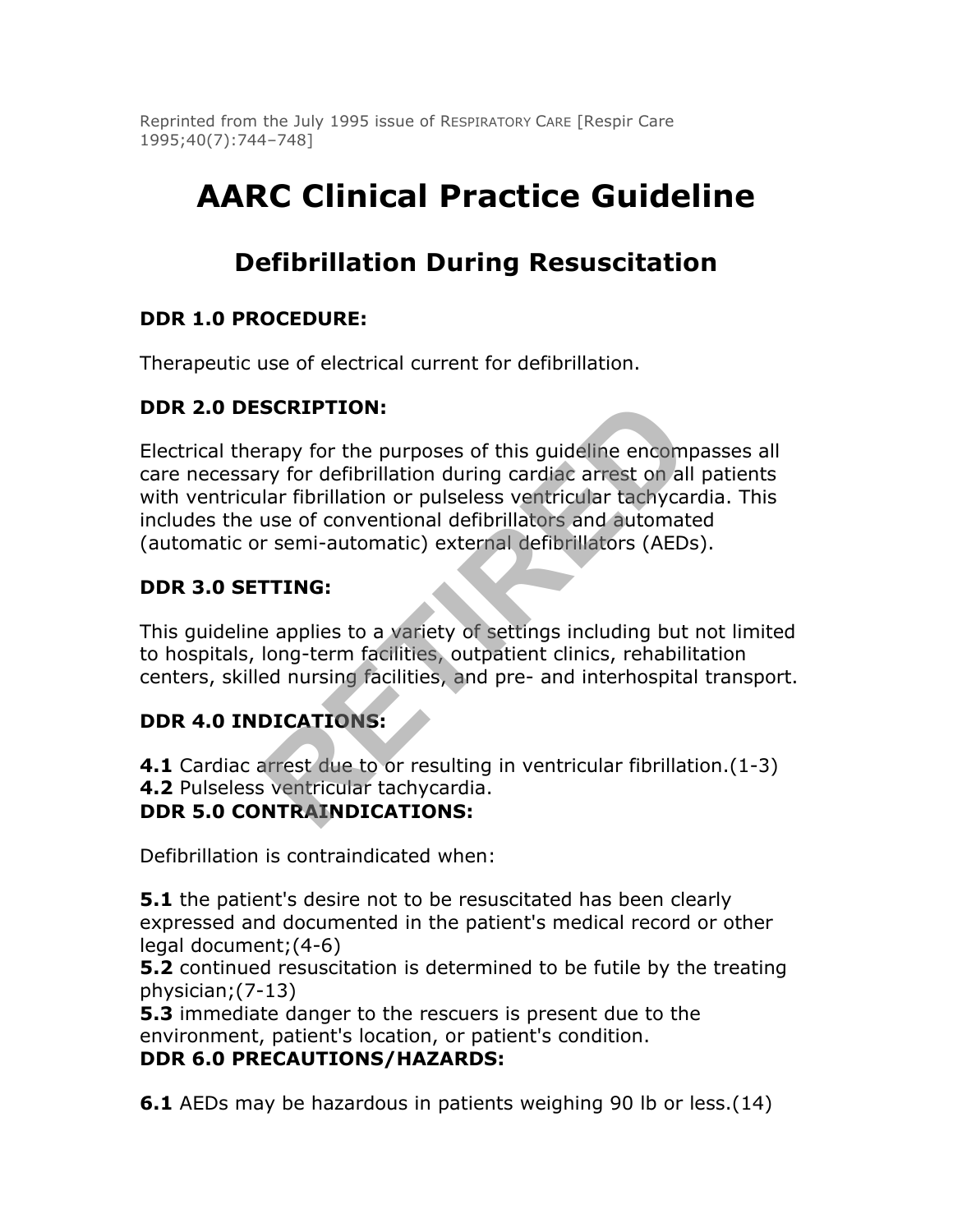**6.2** Superficial arcing of the current along the chest wall can occur as a consequence of the presence of conductive paste or gel between the paddles.(15)

**6.3** Malfunction of permanent pacemakers can result from placing defibrillator pads or paddles near the pacemaker.(16,17)

**6.4** Defibrillation in the absence of an ECG rhythm (ie, 'blind defibrillation') is rarely necessary today because of the almost universal availability of AEDs equipped with monitoring capabilities and diagnostic algorithms. In rare circumstances when electrocardiographic (ECG) monitoring cannot be implemented in a timely fashion, the experienced practitioner may elect to apply blind defibrillation to a pulseless, comatose patient.(14-15)

**6.5** The aluminized backing on some transdermal systems can cause electric arcing during defibrillation, with explosive noises, smoke, visible arcing, patient burns, and impaired transmission of current;(18- 20) therefore, patches should be removed before defibrillation.

**6.6** A shock can be accidentally delivered to other rescuers.(21) **6.7** Pulse checking between sequential shocks of AEDs delays rapid identification of persistent ventricular fibrillation, interferes with assessment capabilities of the devices, and increases the possibility of operator error.(14) If the burst of the used is conducting the section<br>(1.25-27)<br>The section of the section of the used of the section<br>(1.14)<br>al three should be removed before defibrilla<br>can be accidentally delivered to other rescuents<br>ecking

**6.8** The initial three shocks should be delivered in sequence, without interruption for CPR, medication administration, or pulse checks.(22,23)

**6.9** Delays in delivering shocks for ventricular fibrillation and pulseless ventricular tachycardia after defibrillator arrival should be avoided.(1,2,24)

**6.10** If transthoracic impedance is high, a low energy shock (< 100 J) may fail to generate enough current to achieve successful defibrillation.(25-27)

**6.11** Alcohol should never be used as coonducting material for paddles because serious burns can result.(28)

**6.12** Attention must be paid to factors influencing total and transthoracic impedance.(14,25, 27,28)

**6.12.1** Paddle electrode pressure

**6.12.2** The use of an appropriate conductive medium that can withstand high current flow.(29)

**6.12.3** The use of hand-held paddles greater than 8 cm in diameter for adults or children weighing more than 40 kg.(30)

**6.12.4** Electrode placement

**6.12.5** Time interval between shocks

**6.12.6** Distance between electrodes (size of the chest)

**6.12.7** Electrode/paddle size(30)

**6.12.8** Energy selected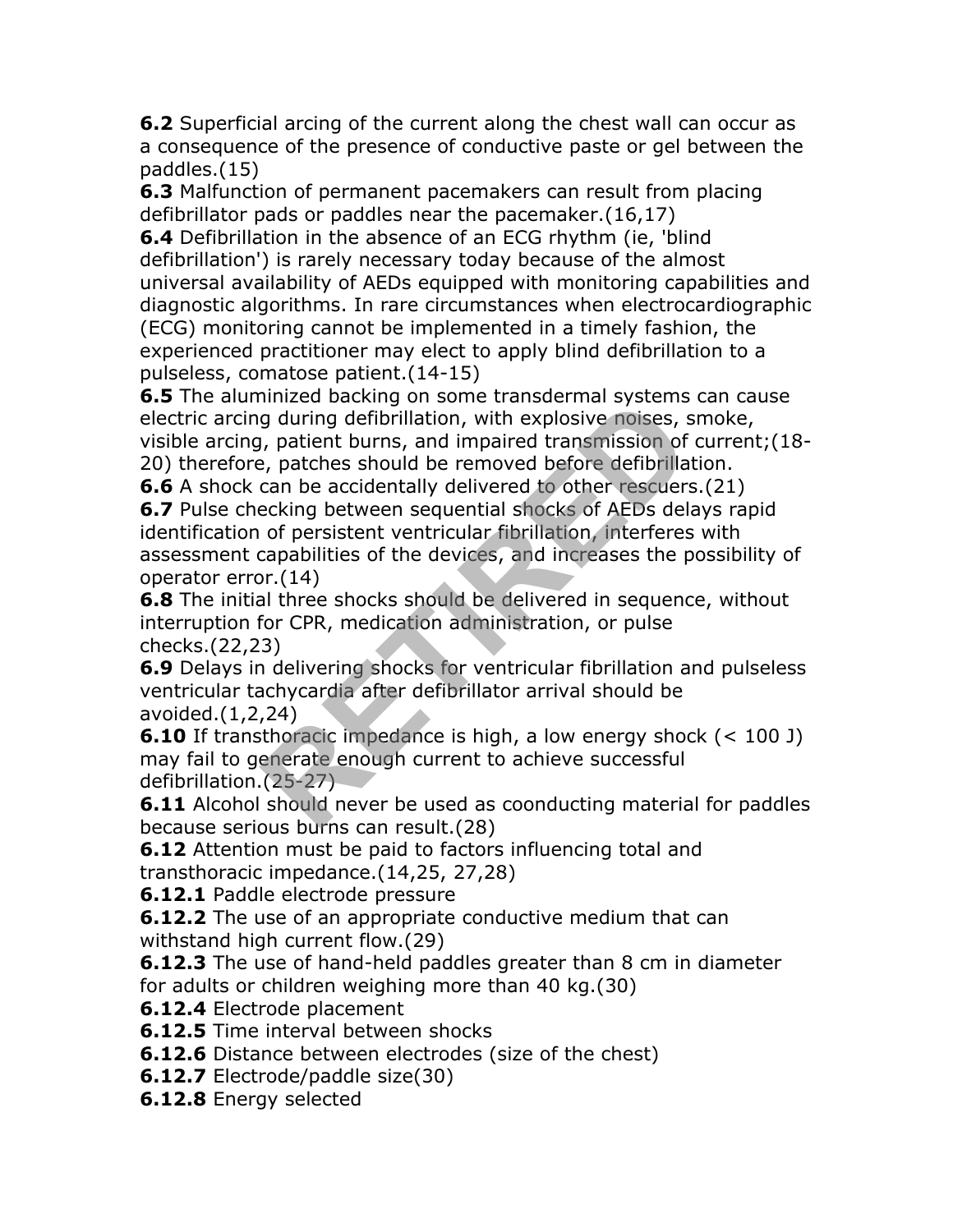**6.12.9** Paddle-skin electrode material

**6.12.10** Number of previous shocks

**6.12.11** Phase of ventilation

**6.12.12** Diaphoretic patients should be dried to prevent contact

problems with adhesive defibrillation pads and/or electrodes.(14)

**6.13** AEDs may be hazardous in an oxygen-enriched environment.(31)

## **DDR 7.0 LIMITATIONS OF PROCEDURE:**

Despite appropriate and technically adequate use of electrical therapy, outcome may not be successful because of patient's underlying condition and deterioration of the patient's cardiac status.

**7.1** Response is poor in subjects with extremely low core temperatures, and shocks should be limited to three until temperature has risen above 86°F.(30) Warming may improve success.(32)

**7.2** Subjects whose cardiac arrest occurs as a direct result of trauma may not respond to defibrillation.(32)

**7.3** The patient must not move or be moved while analysis is occurring when the automated or semi-automated defibrillator is used.

(Compressions must be stopped, and if the patient is in a vehicle, it must not be moving).

## **DDR 8.0 ASSESSMENT OF NEED:**

**8.1** Before arrival of defibrillator: The patient should be assessed for lack of responsiveness, apnea, and pulselessness, and help should be summoned if needed.(14,33,34)

**8.2.** After arrival of defibrillator: The patient should be evaluated immediately for the presence of ventricular fibrillation or ventricular tachycardia by the operator (conventional) or the defibrillator (automated or semi-automated). Inappropriate defibrillation can cause harm.(33,35) Example the presence of ventricular fibrillation<br>
thould be limited to three until temperature has<br>
(30) Warming may improve success.(32)<br>
whose cardiac arrest occurs as a direct result<br>
oned to defibrillation.(32)<br>
ond to

## **DDR 9.0 ASSESSMENT OF PROCESS & OUTCOME:**

**9.1** Equipment management issues. Use of standard checklists can improve defibrillator dependability.(36)

**9.2** Defibrillation process issues

- **9.2.1**System access(34)
- **9.2.2** Response time(37)
- **9.2.3** First-responder actions(37,38)
- **9.2.4** Adherence to established algorithms(39)
- **9.2.5** Patient selection and outcome
- **9.2.6** First responder authorization to defibrillate(14,40)

## **DDR 10.0 RESOURCES:**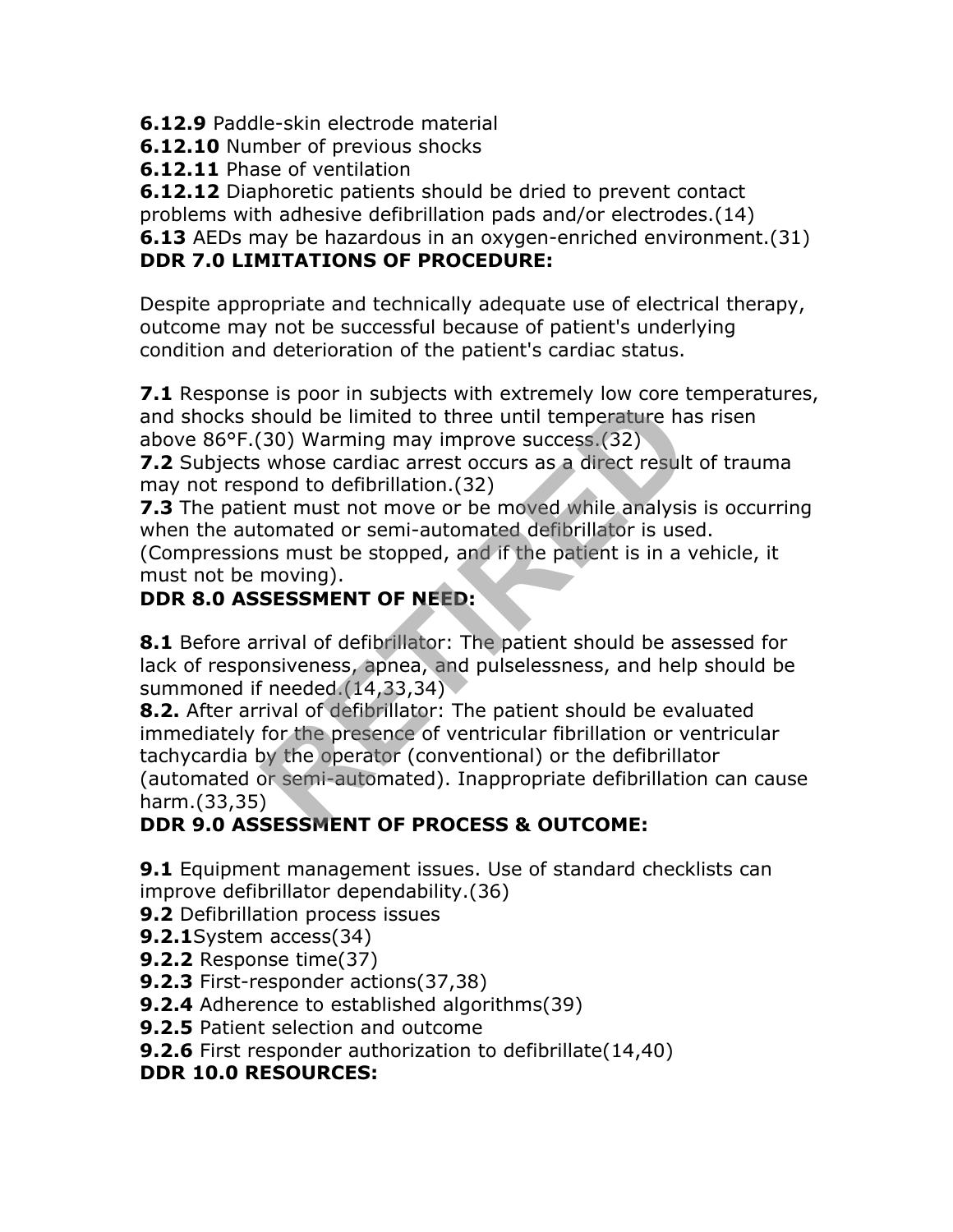**10.1** Personnel: A high percentage of patients in nontraumatic cardiac arrest are in ventricular fibrillation within the first few minutes after their collapse. As time after arrest increases the likelihood of a successful outcome decreases rapidly.(41,42) Within the hospital, all personnel who have direct patient contact should be trained in CPR and early defibrillation as first responders.(43) Early defibrillation as a standard has been expanded to include the use of AEDs by first responders trained in basic life support (BLS), for both prehospital and in-hospital cardiac arrest due to ventricular fibrillation.

**10.1.1** Level I:

**10.1.1.1** Training--Automated external defibrillation is a basic life support (BLS) skill and should be incorporated into BLS training programs for all hospital personnel who are expected to respond to a cardiac arrest and who have access to AEDs. Because AEDs are sensitive and specific in recognizing shockable rhythms,(44) there is no need to train the operator to recognize ventricular fibrillation or ventricular tachycardia or any dysrhythmia. Less training time is needed to learn how to use an AED than to learn dysrhythmia recognition.(43) There should be continuing education and documentation of competency at least every 90 days in the employee's departmental folder.(33,35,45) an Hospital personner who are expected to red that and who have access to AEDs. Because AED specific in recognizing shockable rhythms, (44 cain the operator to recognize ventricular fibril achycardia or any dysrhythmia. Le

**10.1.1.2** Responsibilities-Designated first responders must be able to recognize that the patient is unresponsive, apneic, and pulseless. They should be able to attach automated defibrillator electrodes, operate AEDs, and complete an AED checklist at least every shift.(46) **10.1.1.3** Level I: All health-care providers who have direct patient

care responsibilities and may be the first responder to patients in cardiac arrest are considered Level I caregivers. No special professional credential is necessary to qualify as Level I, by this definition.

**10.1.2** Level II:

**10.1.2.1** Training-Level II personnel should be trained, evaluated, and retrained as necessary in use of automated and conventional defibrillators, emergency cardiac care, and advanced cardiac life support (ACLS) at frequent intervals. The time between defibrillation practice sessions should be limited to 90 days or less.(14,44,47)

**10.1.2.2** Responsibilities-Level II personnel have the skills of Level I personnel plus the following capabilities: (1) advanced ECG monitoring and dysrhythmia recognition, (2) capability to deliver shocks with automated and conventional external defibrillators.

**10.1.2.3** Credentials-A Level II health professional should be an RRT, RN, MD, or DO, or hold an equivalent credential and should hold a current AHA ACLS or pediatric advanced life support (PALS) coursecompletion card or have evidence of having completed a similar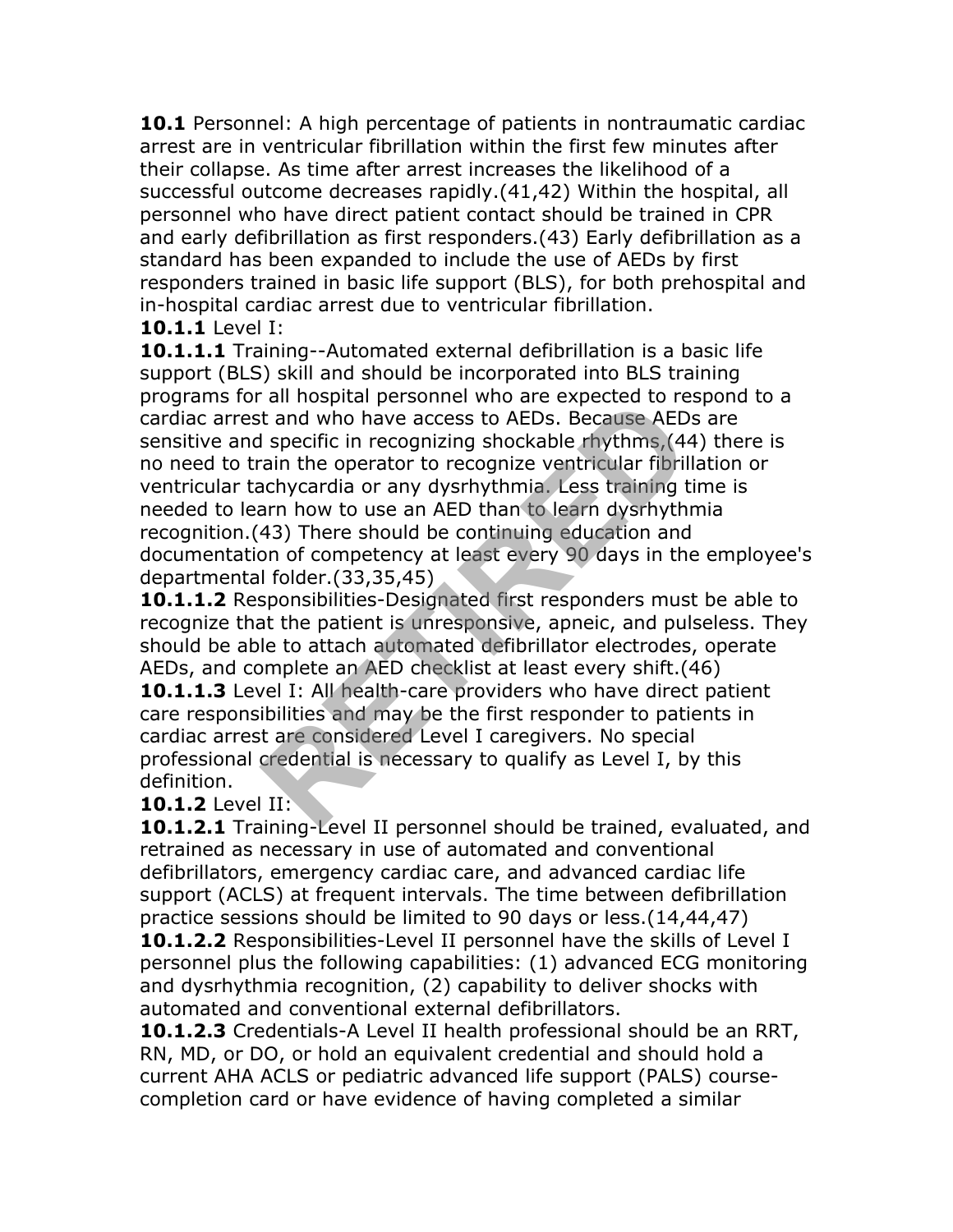recognized training program.

**10.2** Equipment:

**10.2.1** Automated or semi-automated external defibrillators must be able to determine whether defibrillation is appropriate and advise either delivery of or deliver appropriate shocks. The defibrillators should be maintained in accordance with manufacturer's specifications.(33,35,45)

**10.2.2** Conventional defibrillators should be maintained in accordance with manufacturer's specifications. Batteries should be maintained in a state of full charge and reconditioned appropriate.(32,45)

**10.2.3** Defibrillator checklists should be used to reduce defibrillator malfunctions.(15) Users should be competent in the proper use of checklists to reduce defibrillator malfunctions.(15,36)

#### **DDR 11.0 MONITORING:**

**11.1** Resuscitation process-Properly performed defibrillation has been shown to improve patient outcome. The most important determinant of survival in adult out-of-hospital ventricular fibrillation is defibrillation. Continuous monitoring of the process identifies components needing improvement. Among these components are response time, witnessed versus unwitnessed arrest, CPR performance, time-to-first defibrillation attempt, return of spontaneous circulation, complication rate, equipment function, equipment maintenance, and equipment availability.(1,2,36.48,49) **Follow Transfer Consumers**<br> **RETIRED**<br> **RETIRED**<br> **RETIRED**<br> **RETIRED**<br> **RETIRED**<br> **RETIRED**<br> **RETIRED**<br> **RETIRED**<br> **RETIRED**<br> **RETIRED**<br> **RETIRED**<br> **RETIRED**<br> **RETIRED**<br> **RETIRED**<br> **RETIRED**<br> **RETIRED**<br> **RETIRED**<br> **RETIR** 

**11.2** Equipment-All maintenance should be documented and records preserved. Included in documentation should be routine checks of energy output, condition of batteries, proper functioning of monitor and recorder, and presence of disposables needed for function of defibrillator, including electrodes and defibrillation pads. Defibrillators should be checked each shift(46) for presence, condition and function of cables and paddles; presence of defibrillating and monitoring electrodes, paper, and spare batteries (as applicable); and charging, message/light indicators, monitors, and ECG recorder (as applicable).(33,35)

**11.3** Training-Records should be kept of initial training and continuing education of all personnel who perform defibrillation as part of their professional activities.

### **DDR 12.0 FREQUENCY/AVAILABILITY/ DURATION:**

Personnel who respond to cardiac arrests should be trained to operate, equipped with, and permitted to operate a defibrillator.(14) No other therapeutic intervention, including setting up oxygen delivery systems, suction equipment, advanced airway procedures, intravenous lines, or mechanical CPR devices, should take precedence over or be routinely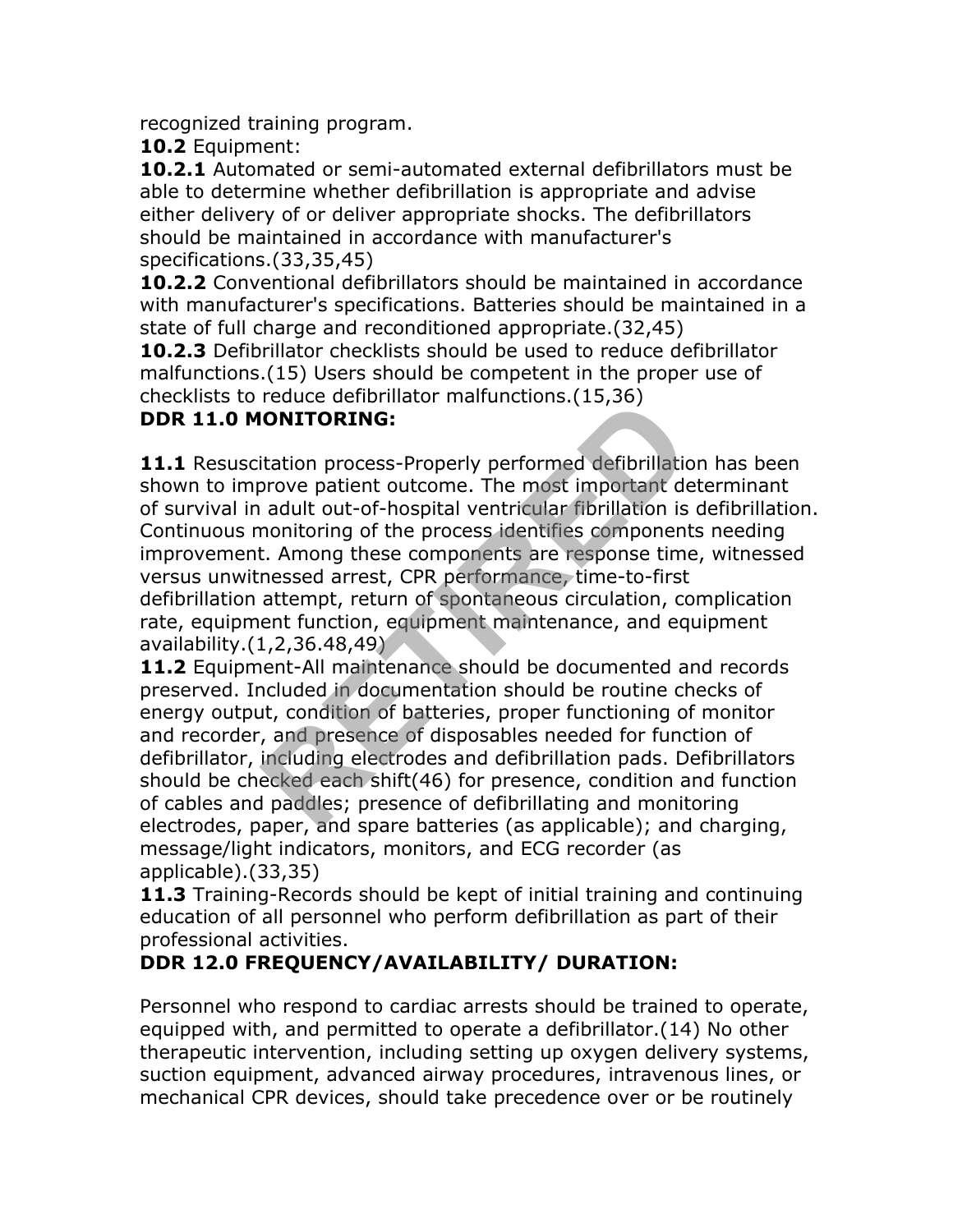performed when a defibrillator is available and defibrillation is indicated.(14)

## **DDR 13.0 INFECTION CONTROL:**

**13.1** Implement Universal Precautions and tuberculosis control measures.(49,50)

**13.2** Observe all infection control guidelines posted for the patient.

**13.3** Disinfect all equipment to be reused on other patients.

## *Defibrillation Guidelines Committee:*

*Thomas A Barnes EdD RRT,* Chairman, Boston MA *Karen M Boudin MA RRT,* Stanford CA *Charles G Durbin Jr MD,* Charlottesville VA *Robert R Fluck Jr MS RRT,* Syracuse NY *Cynthia Malinowski MA RRT,* Loma Linda CA

## **REFERENCES**

- 1. Eisenberg MS, Copass MK, Hallstrom AP, Blake B, Bergner L, Short FA, Cobb CA. Treatment of out-of-hospital cardiac arrests with rapid defibrillation by emergency medical technicians. N Engl J Med 1980;302(25): 1379-1383. **RETAIN Synchetic Community of the Synchetic SET (SP)**<br> **RETA, Copass MK, Hallstrom AP, Blake B, Be-**<br> **RETA, Cobb CA. Treatment of out-of-hospital cards**<br> **RETA, Cobb CA. Treatment of out-of-hospital cards**<br> **RETAL Med 19**
- 2. Stults KR, Brown DD, Schug VL, Bean JA. Prehospital defibrillation performed by emergency medical technicians in rural communities. N Engl J Med 1984;310: 219-233.
- 3. Hargarten KM, Stueven HA, Waite EM, et al. Prehospital experience with defibrillation of coarse ventricular fibrillation: a ten year review. Ann Emerg Med 1990;19:157-162.
- 4. Sachs GA, Miles SH, Levin RA. Limiting resuscitation: emerging policy in the emergency medical system. Ann Intern Med 1991;114:151-154.
- 5. Torian LV, Davidson EJ, Fillit HM, Fulop G, Sell LL. Decisions for and against resuscitation in an acute geriatric medicine unit serving the frail elderly. Arch Intern Med 1992;152:561-565.
- 6. Stern SG, Orlowski JP. DNR or CPR-the choice is ours. Crit Care Med 1992;20(9):1263-1272.
- 7. Bilsky GS, Banja JD. Outcomes following cardiopulmonary resuscitation in an acute rehabilitation hospital: clinical and ethical implications. Am J Phys Med Rehabil 1992;71:232-235.
- 8. Longstreth WT Jr, Cobb LA, Fahrenbruch CE, Copass MK. Does age affect outcomes of out-of-hospital cardiopulmonary resuscitation? JAMA 1990;264:2109-2110.
- 9. Murphy DJ, Matcher DB. Life-sustaining therapy: a model for appropriate use. JAMA 1990;264:2103-2108.
- 10. Tresch DD. CPR in the elderly: when should it be performed? Geriatrics 1991;46:47-50,54-56.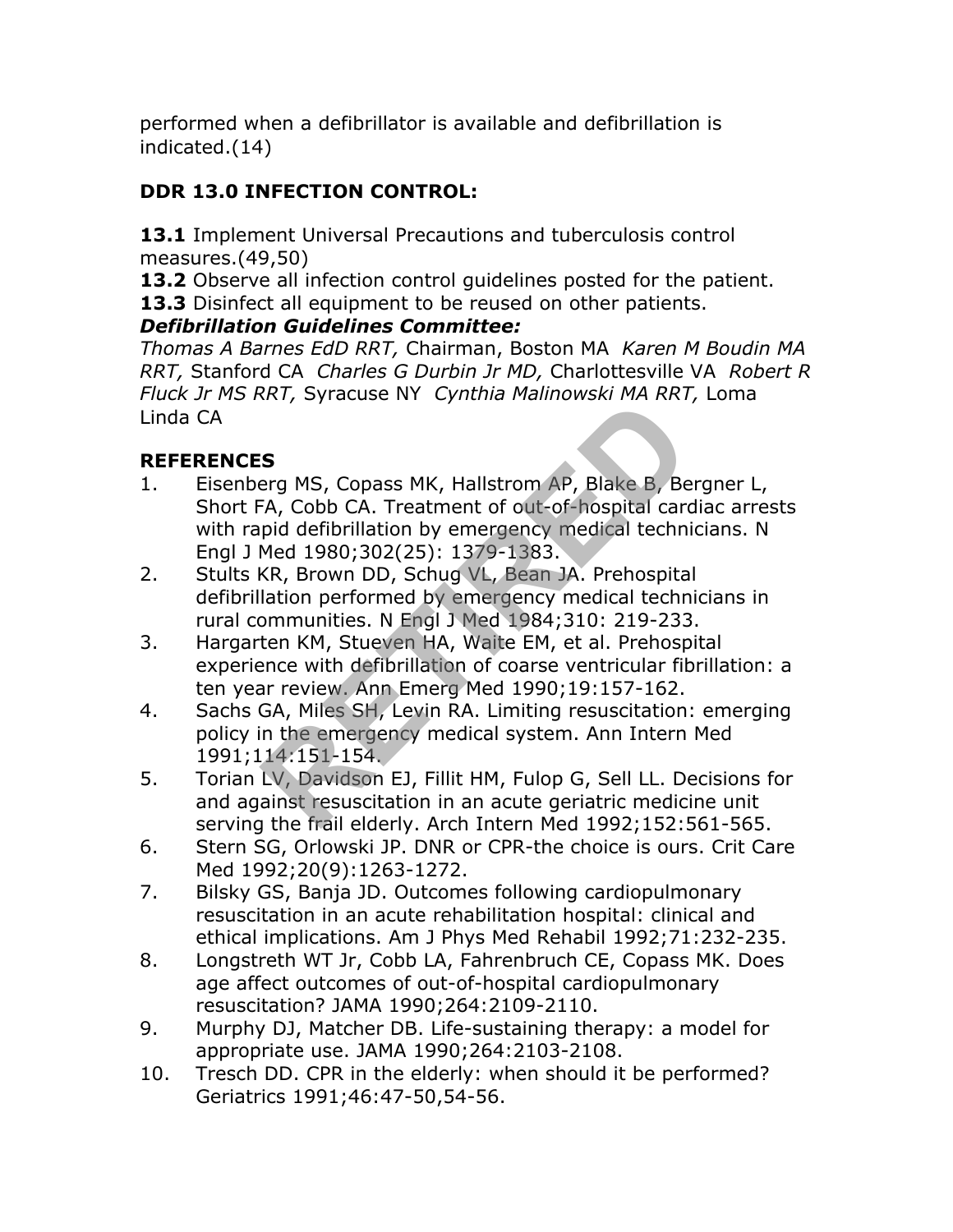- 11. Tomlinson T, Brody H. Futility and the ethics of resuscitation. JAMA 1990;264:1276-1280.
- 12. Nelson LJ, Nelson RM. Ethics and the provision of futile, harmful, or burdensome treatment to children. Crit Care Med 1992;20(3):427-433.
- 13. Council on Ethical and Judicial Affairs, American Medical Association. Guidelines for the appropriate use of do-notresuscitate orders. JAMA 1991:265(14):1868-1871.
- 14. American Heart Association. Chandra NC, Hazinski MF, eds. Textbook of basic life support for healthcare providers. Dallas: American Heart Association, 1994.
- 15. Aufderheide TP. Pacemakers and electrical therapy during ACLS. Respir Care 1995;40(4):364-379.
- 16. Levine PA, Barold SS, Fletcher RD, Talbot P. Adverse acute and chronic effects of electrical defibrillation and cardioversion on implanted unipolar cardiac pacing systems. J Am Coll Cardiol 1983;1:1413-1422. PA, Barold SS, Fletcher RD, Talbot P. Adverse<br>
ceffects of electrical defibrillation and cardiove<br>
ted unipolar cardiac pacing systems. J Am Col<br>
.:1413-1422.<br>
RE. Electrical treatment of cardiac arrhythmia<br>
lation and car
- 17. Kerber RE. Electrical treatment of cardiac arrhythmias: defibrillation and cardioversion. Ann Emerg Med 1993; 22(2):296-301.
- 18. Pride HB, Mckinley DF. Third-degree burns from the use of an external cardiac pacing device. Crit Care Med 1990;18:572-573.
- 19. Wrenn K. The hazards of defibrillation through nitroglycerin patches. Ann Emerg Med 1990;19:1327-1328.
- 20. Panacek EA, Munger MA, Rutherford WF, Gardner SF. Report of nitropatch explosions complicating defibrillation. Am J Emerg Med 1992;10:128-129.
- 21. Gibbs W, Eisenberg M, Damon SK. Dangers of defibrillation: injuries to emergency personnel during patient resuscitation. Am J Emerg Med 1990;8:101-104.
- 22. Martin RG, Hawkins NS, Weigel JA, Rider DE, Buck-ingham BD. Initial treatment of ventricular fibrillation: defibrillation or drug therapy. Am J Emerg Med 1988;6: 113-119.
- 23. Weaver WD, Fahrenbruch CE, Johnson DD, Hallstrom AP, Cobb LA, Copass MK. Effect of epinephrine and lidocaine therapy on outcome after cardiac arrest due to ventricular fibrillation. Circulation 1990;82:2027-2034.
- 24. Walters G, Glucksman E. Retention of skills by advanced trained ambulance staff: implications for monitoring and retraining. Br Med J 1989;298:649-650.
- 25. Kerber RE, Kouba C, Martins JB, Kelly K, Low R, Hoyt R, et al. Advance prediction of transthoracic impedance in human defibrillation and cardioversion: importance of impedance in determining the success of low-energy shocks. Circulation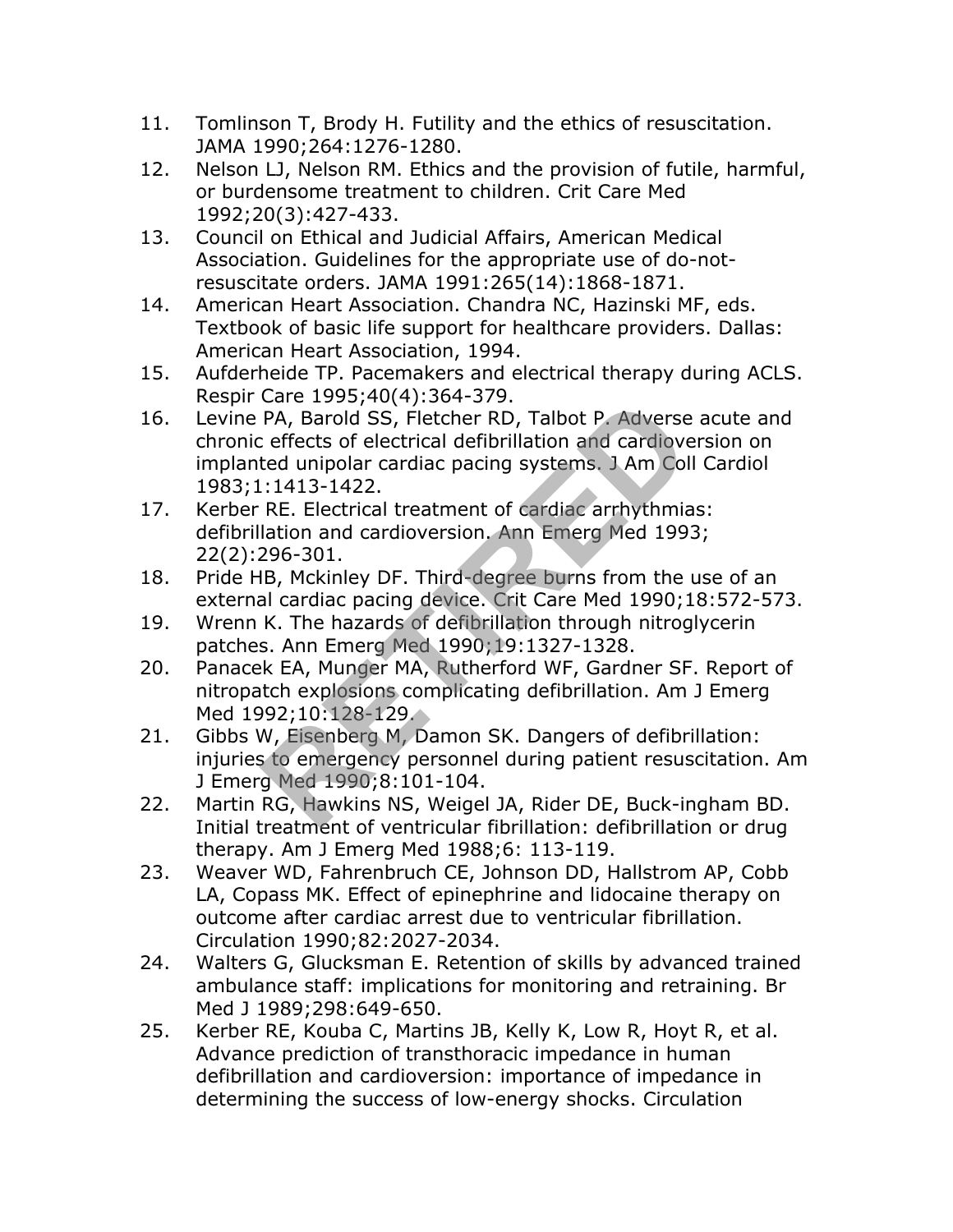1984;70(2):303-308.

- 26. Kerber RE, Martins JB, Kienzle MG, Constantin L, Olsnansky B, Hopson R, Charbonnier F. Energy, current, and success in defibrillation and cardioversion: clinical studies using an automated impedance-based method of energy adjustment. Circulation 1988;77(5): 1038-1046.
- 27. Kerber RE, Kienzle MG, Olshansky B, Waldo AL, Wilber D, Carlson MD, Aschoff AM, et al. Ventricular tachycardia rate and morphology determine energy and current requirements for transthoracic cardioversion. Circulation 1992;85(1):158-163.
- 28. Sirna SJ, Ferguson DW, Charbonnier F, Kerber RE. Factors affecting transthoracic impedance during electrical cardioversion. Am J Cardiol 1988;62:1048-1052.
- 29. Atkins DL, Sirna S, Kieso R, Charbonnier F, Kerber RE. Pediatric defibrillation: importance of paddle size in determining transthoracic impedance. Pediatrics 1988;82: 914-918.
- 30. American Heart Association. Cummin RO, ed. Textbook of advanced cardiac life support. Dallas, American Heart Association, 1994.
- 31. ECRI. Health devices alert. Defibrillation [11-132]. March 10, 1995.
- 32. ASTM F1254-90. Standard practice for performance of prehospital manual defibrillation. Philadelphia: American Society for Testing and Materials, 1990.
- 33. ASTM F1255-90. Standard practice for performance of prehospital automated defibrillation. Philadelphia: American Society for Testing and Materials, 1990. But alian 1500,02:10-0 1032.<br>
DL, Sirna S, Kieso R, Charbonnier F, Kerber R<br>
lation: importance of paddle size in determini<br>
oracic impedance. Pediatrics 1988;82: 914-9:<br>
an Heart Association. Cummin RO, ed. Textbo<br>
red ca
- 34. White RD. Maintenance of defibrillators in a state of readiness. Ann Emerg Med 1993;22(2):302-306.
- 35. Gallehr JE, Vukov LF. Defining the benefits of rural emergency medical technician-defibrillation. Ann Emerg Med 1993;22(1):108-112.
- 36. Brison RJ, Davidson JR, Dreyer JF, Jones G, Maloney J, Munkley DP, O'Connor HM, Rowe BH. Cardiac arrest in Ontario: circumstances, community response, role of prehospital defibrillation, and predictors of survival. Can med Assoc J 1992;147(2):191-199.
- 37. Sedgwick ML, Dalziel K, Watson J, Carrington DJ, Cobbe SM. Performance of an established system of first responder out-ofhospital defibrillation. The results of the second year of the Heartstart Scotland Project in the `Utstein Style.' Resusc 1993;26:75-88.
- 38. Kellermann AL, Hackman BB, Dobyns R, Frazier C, Nail L. Engineering excellence: options to enhance firefighter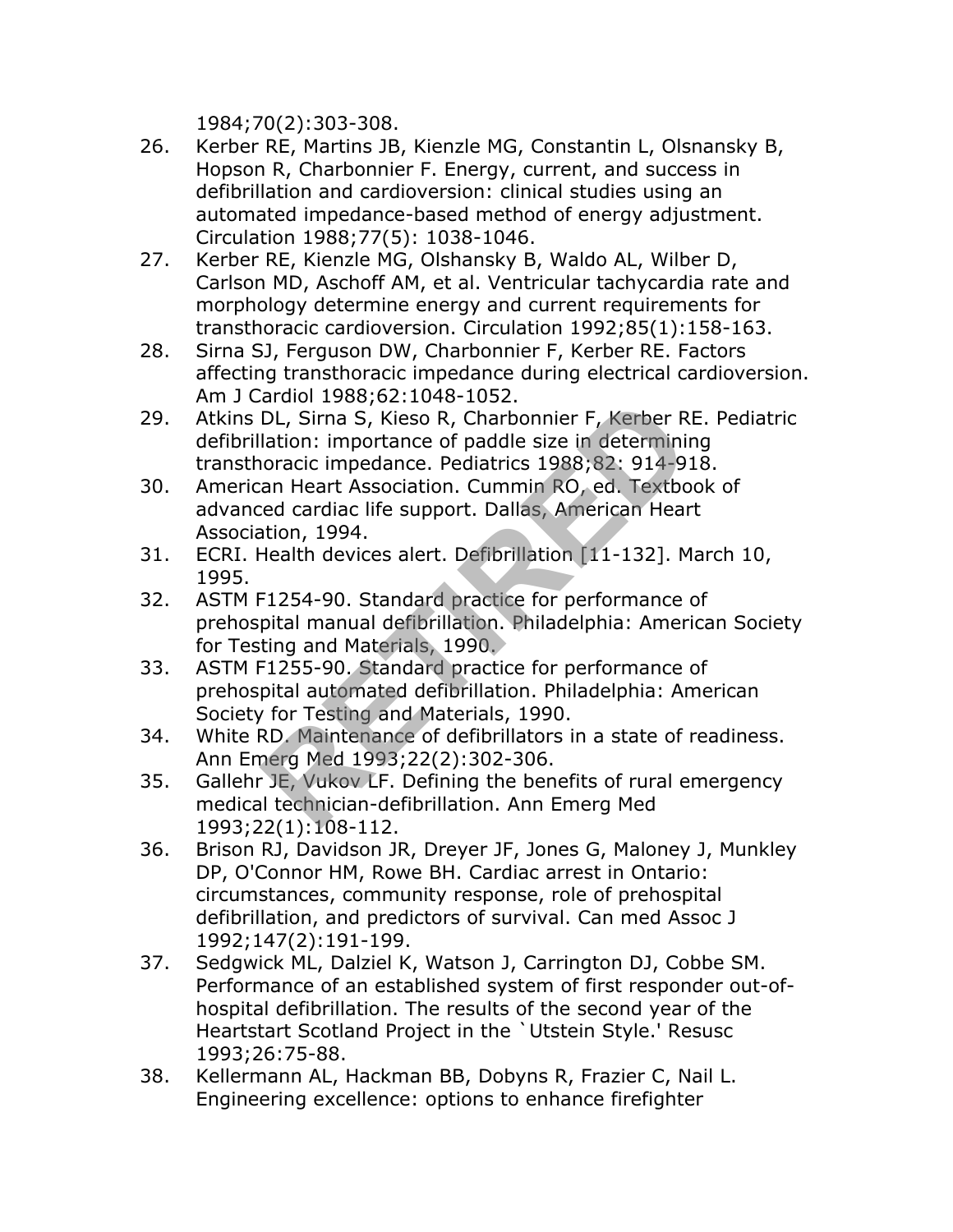compliance with standing orders for first responder defibrillation. Ann Emerg Med 1993;22(8):1269-1275.

- 39. Haynes BE, Mendoza A, McNeil M, Schroeder J, Smiley DR. A statewide early defibrillation initiative including laypersons and outcome reporting. JAMA 1991;266: 545-547.
- 40. Eisenberg MS. Who shall live? Who shall die? In: Eisenberg MS, Bergner L, Hallstrom AP, eds. Sudden cardiac death in the community. Philadelphia: Praeger Scientific, 1984:44-58.
- 41. de Luna AB, Coumel P, Leclercq JF. Ambulatory sudden cardiac death: mechanism of production of fatal dysrhythmia on the basis of data from 157 cases. Am Heart J 1989:117:151-159.
- 42. Kaye W. Research on advanced cardiac life support-which methods improve skill and knowledge retention. Respir Care 1995;40(5):538-549.
- 43. Cummins RO. EMT defibrillation: national guidelines for implementation. Am J Emerg Med 1987;5:254-257.
- 44. Cummins RO, Chesemore K, White RD and the Defibrillator Working Group. Defibrillator failures. JAMA 1990;264:1019-1025.
- 45. White RM, Chesemore K, and the Defibrillator Checklist Task Force. J Emerg Med Serv 1992 (April);17:70-82.
- 46. Walters G. Training St. John Ambulance volunteers to use an automated external defibrillator. Resuscitation 1994;27:39-45.
- 47. McDowell R, Krohmer J, Spaite DW, Benson N, Pons P. Guidelines for implementation of early defibrillation/automated external defibrillator programs. Ann Emerg Med 1993;22:740- 741. Id(5):538-549.<br>In RO. EMT defibrillation: national guidelines<br>nentation. Am J Emerg Med 1987;5:254-257.<br>ins RO, Chesemore K, White RD and the Defib<br>g Group. Defibrillator failures. JAMA 1990;26<sup>R</sup>M, Chesemore K, and the De
- 48. Weaver WD, Copass MK, Bufi D, Ray R, Hallstrom AP, Cobb LA. Improved neurologic recovery and survival after early defibrillation. Circulation 1984;69: 943-948.
- 49. Centers for Disease Control. Update: Universal Precautions for prevention of transmission of human immunodeficiency virus, hepatitis B, and other bloodborne pathogens in health care settings. MMWR 1988;37(24): 377-382, 387-388.
- 50. Centers for Disease Control: Guidelines for prevention of transmission of tuberculosis in health-care settings, with special focus on HIV-related issues. MMWR 1990; 39(RR-17):1-29.

Interested persons may copy these Guidelines for noncommercial purposes of scientific or educational advancement. Please credit the AARC and RESPIRATORY CARE.

Reprinted from the July 1995 issue of RESPIRATORY CARE [Respir Care 1995;40(7):744–748]